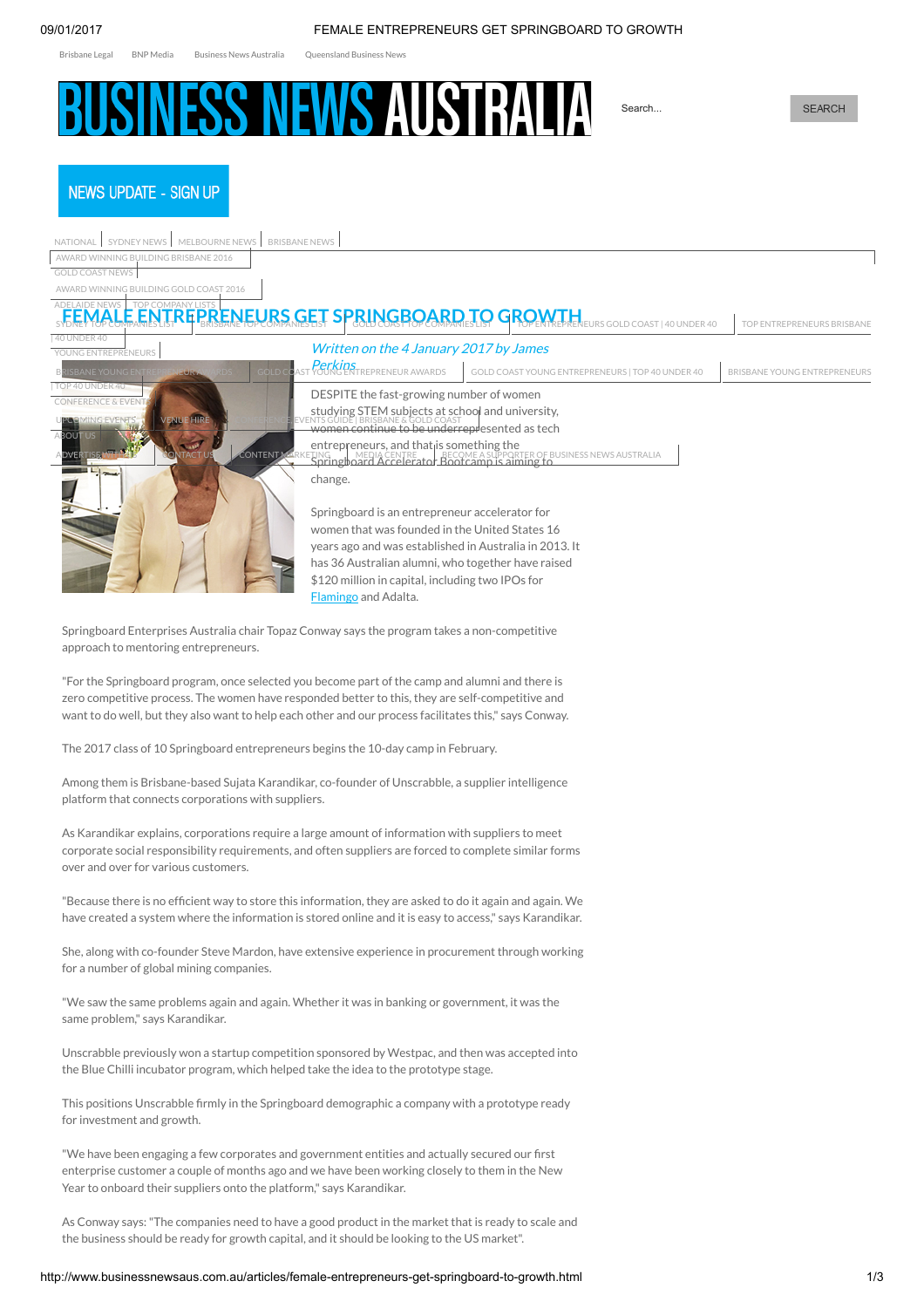# 09/01/2017 FEMALE ENTREPRENEURS GET SPRINGBOARD TO GROWTH

The women pitch three times during the program: at the start of the bootcamp, at the end and then again at the Dolphin Tank event at the end of the eight-week program.

Mentors work with the entrepreneurs throughout the process and beyond, providing the women with an extensive network of contacts not only in Australia, but through its sister program in the United **States** 

"We stick with the companies and work with them to keep going we have a network of 650 alumni and thousands of investors; it is the beginning of a much bigger process."

The 10 businesses in the 2017 Springboard class are: Bookmarc, Helen Awali, NSW; Coviu Global Pty Ltd, Silvia Pfeiffer, NSW; Data Creative, Renece Brewster, VIC; Elanation, Katherine Pace, NSW; Instatruck Siobhan Lancaster, WA; Life Cell Marine Safety, Jenny Aiken, NSW; Modibodi, Kristy Chong, NSW; TCPinpoint Rachel Kidwell, SA; Unscrabble, Sujata Karandikar, QLD; and UrbanYou, Noga Edelstein, NSW.



Author: James Perkins Connect via: [Twitter](http://twitter.com/https://twitter.com/JamesHPerkins) [LinkedIn](https://www.linkedin.com/in/james-perkins-4285b947?trk=nav_responsive_tab_profile)

# LATEST NEWS

# BLUE SKY SELLS STAKE IN PET [CIRCLE](http://www.businessnewsaus.com.au/articles/blue-sky-sells-stake-in-pet-circle.html)

BLUE Sky Alternative Investments (ASX:BLA) has continued its streak of divestments, completing the sale of its stake ...

## \$6 MILLION BLOW TO ARDENT LEISURE SINCE [DREAMWORLD](http://www.businessnewsaus.com.au/articles/-6-million-blow-to-ardent-leisure-since-dreamworld-reopening.html) REOPENING

ARDENT Leisure's (ASX: AAD) revenue has taken a \$6 million hit since the reopening of Dreamworld and Whitewater W...

# BRISBANE TECH STARTUP FINDS FIRST [GOVERNMENT](http://www.businessnewsaus.com.au/articles/brisbane-tech-startup-finds-first-government-client-in-europe.html) CLIENT IN EUROPE

TECH startup TrademarkVision has released its new 'deep learning' algorithm, which has enhanced its image ...

# HOW DWAYNE MARTENS MADE HIS 'WEIRD **AND [WONDERFUL'](http://www.businessnewsaus.com.au/articles/how-dwayne-martens-made-his--weird-and-wonderful--millions.html) MILLIONS**

LONG before he built his nutrition empire, Dwayne Martens spent his days peddling "weird and wonderful"...

# RELATED NEWS

## FEMALE [ENTREPRENEURS](http://www.businessnewsaus.com.au/articles/female-entrepreneurs-get-springboard-to-growth.html) GET SPRINGBOARD TO GROWTH

DESPITE the fast-growing number of women studying STEM subjects at school and university, women continue to be und...

### WHY [AUSTRALIA](http://www.businessnewsaus.com.au/articles/why-australia-should-give-up-using-european-names-for-its-food-products.html) SHOULD GIVE UP USING EUROPEAN NAMES FOR ITS FOOD PRODUCTS

IS IT worth finding new names for cheeses such as Feta, Brie, Camembert, Parmesan and Stilton to gain an advantage...

## NUROFEN FALSE [ADVERTISING](http://www.businessnewsaus.com.au/articles/nurofen-false-advertising-fine-increased-to-record-amount.html) FINE INCREASED TO RECORD AMOUNT

RECKITT Benkiser has been slogged an extra \$4.3 million by the Federal Court for misleading advertising of its Nurofe...

# SIMON SINEK TO TOUR [AUSTRALIA](http://www.businessnewsaus.com.au/articles/simon-sinek-to-tour-australia-in-march.html) IN MARCH

LEADERSHIP guru Simon Sinek (pictured) will be the headline speaker at the Start With Why Leadership Forum in Marc...

# [ADVERTISE](http://www.businessnewsaus.com.au/advertise.html) WITH US BECOME A [SUPPORTER](http://www.businessnewsaus.com.au/index.php?id=1214119)



# CONTACT US

| First Name*    | Last Name |
|----------------|-----------|
| Position       | Company   |
| Email address* | Phone No  |
| Message        |           |
|                | h         |
|                |           |